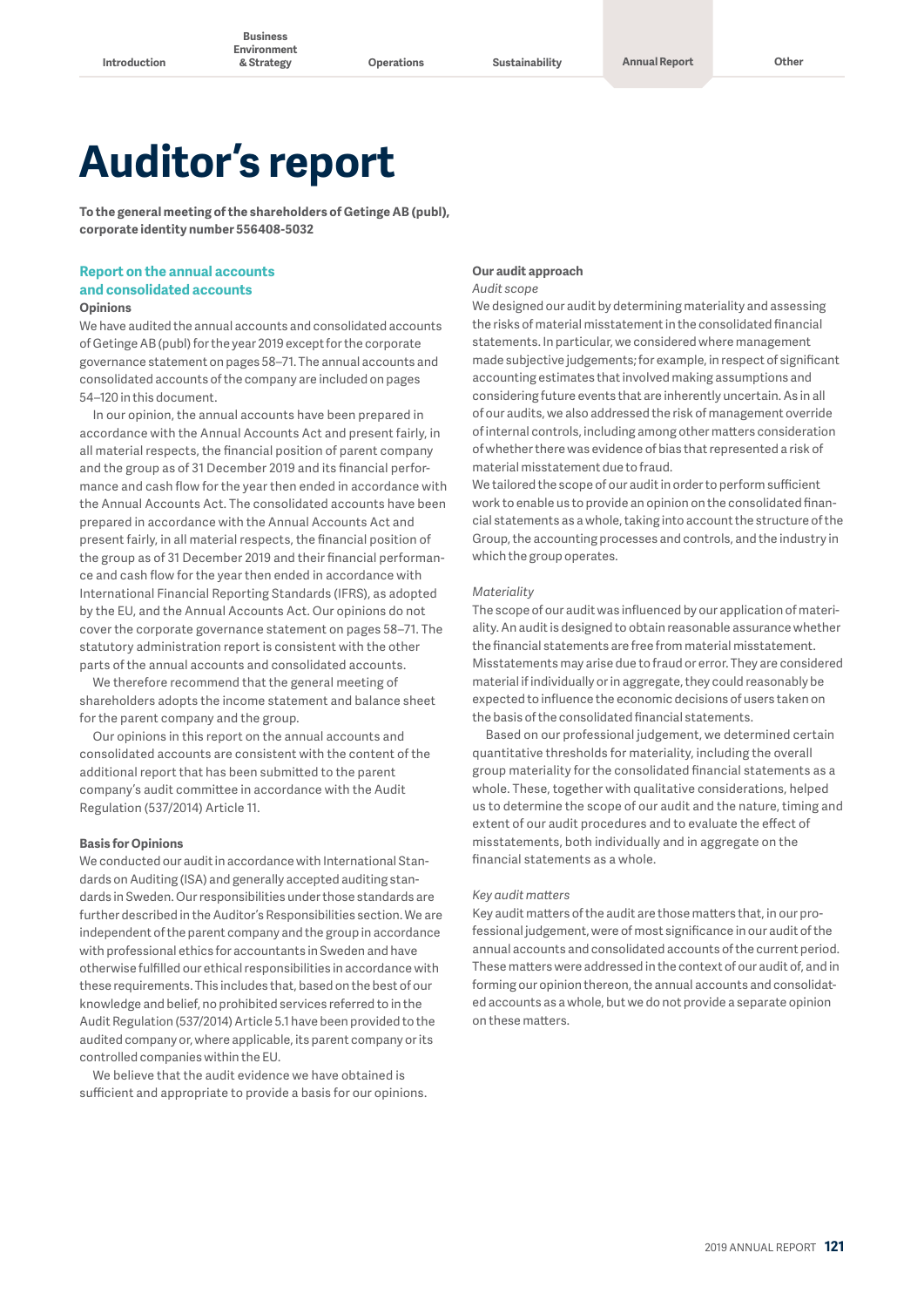#### **Valuation of intangible assets**

*With reference to Note 1 and Note 12.*

Goodwill and other intangible assets with an indefinite useful life represents a significant part of the Balance Sheet of Getinge. The Company performs an impairment assessment of the assets based on a calculation of the discounted cash flow for the cash generating units in which goodwill and other intangible assets are reported.

This impairment test is based on a high level of judgments and assumptions regarding future cash flows. Information is provided in Notes 1 and 12 as to how the Company's management has undertaken its assessments, and also provides information on important assumptions and sensitivity analyses. Key variables in the test are growth rate, profit margins and discount factor (cost of capital).

*It is presented that no impairment requirement has been identified based on the assumptions undertaken.*

#### **Valuation of accounts receivables**

*With reference to Note 1 and Note 14.*

Accounts receivables comprise a significant area in the Group's financial reports. Based on the Group's business operations, a significant portion of net sales is generated during the fourth quarter, which usually implies a significant increase in accounts receivables in conjunction with the year-end closing. The Group undertakes business operations with both private and public players in a number of different countries where, for certain regions, the payment of customer invoices takes a long time after delivery to the customers. In the Group's operation, this refers primarily to the Italy, United Arab Emirates, and Australia. As of 31 December 2019, accounts receivables matured more than 90 days amounted to MSEK 702 which is equivalent to approximately 11% of total accounts receivables as per the balance sheet date. The valuation of these, and other matured, or yet to mature, accounts receivables, is based on management's assessment of the customers future payment capacity.

#### **Accounting for provisions**

*With reference to Note 1, Note 21 and Note 22.*

Provisions comprise a significant area in the Group's financial reports. Sub items reported in this area refer primarily to assumptions regarding pensions, restructuring programs, legal cases and requirements with regards to Consent Decree with FDA (Food and Drug Administration). The main provision relates to expected costs associated with surgical mesh product liability claims previously produced by the Group that was initially accounted for in 2018. Common for these provisions is that they are primarily based on significant assessments undertaken by management regarding future events. The assessment of these areas is associated with a large degree of uncertainty and subjectivity.

#### **Key audit matters How our audit addressed the Key audit matter**

In our audit, we have evaluated the calculation model applied by management.

We have reconciled and critically tested essential variables against the financial plan for the Company. We have analyzed the accuracy on how previous years assumptions have been met and assessed any adjustments to assumptions compared to previous year, as a result from changes in the business and external factors.

We have tested the sensitivity analysis for key variables in order to assess the risk of need for impairment.

We have also assessed the correctness of the disclosures included in the financial statements.

In our audit we have evaluated the correctness of the valuation of the accounts receivables by assessing the appropriateness of the loss assessment executed by management, which was based on individual assessments taking into consideration the unique risk profiles of the local markets.

Our audit includes an assessment of the control environment for the sales process and also includes an examination of the reported revenue transactions against underlying documentation, such as customer agreements, sales orders, suppliers' documentation, customer invoices, reconciliation against price lists, payment verification and obtaining customer invoice confirmations from customers.

We have examined management's assessment of the valuation of customer receivables compared with the historical outcome for bad debts. The appropriate audit procedures for the respective significant units in the Group have been determined based on the nature of the operations and the complexity of the sales transactions. We have also assessed the correctness of the information regarding accounts receivables provided in the financial statements.

In our audit, all of the sub items have been subject to examination but we have particularly focused our audit activities on the assessment of the provisions related to surgical mesh product liability claims and requirements under the Concent Decree with FDA.

We have received Managements calculations for exposures related to surgical mesh product liability claim. We have also received statements from external legal advisors which has also been complemented with follow up meetings with the external legal advisors. We have assessed the reasonability in Managements calculations also taken into considerations information from legal advisors.

We have examined the external documentation from FDA and also Getinge's internal documentation regarding the assessment of future costs for the action plan to fulfill FDA's quality requirements. We have assessed the reasonableness of the reported provision based on the information presented to us and based on the historical outcome of the previous action plans.

As regards other provisions, we have assessed the reasonableness of the management's assumptions and cost calculations. This assessment has taken place based on available information and historical outcome.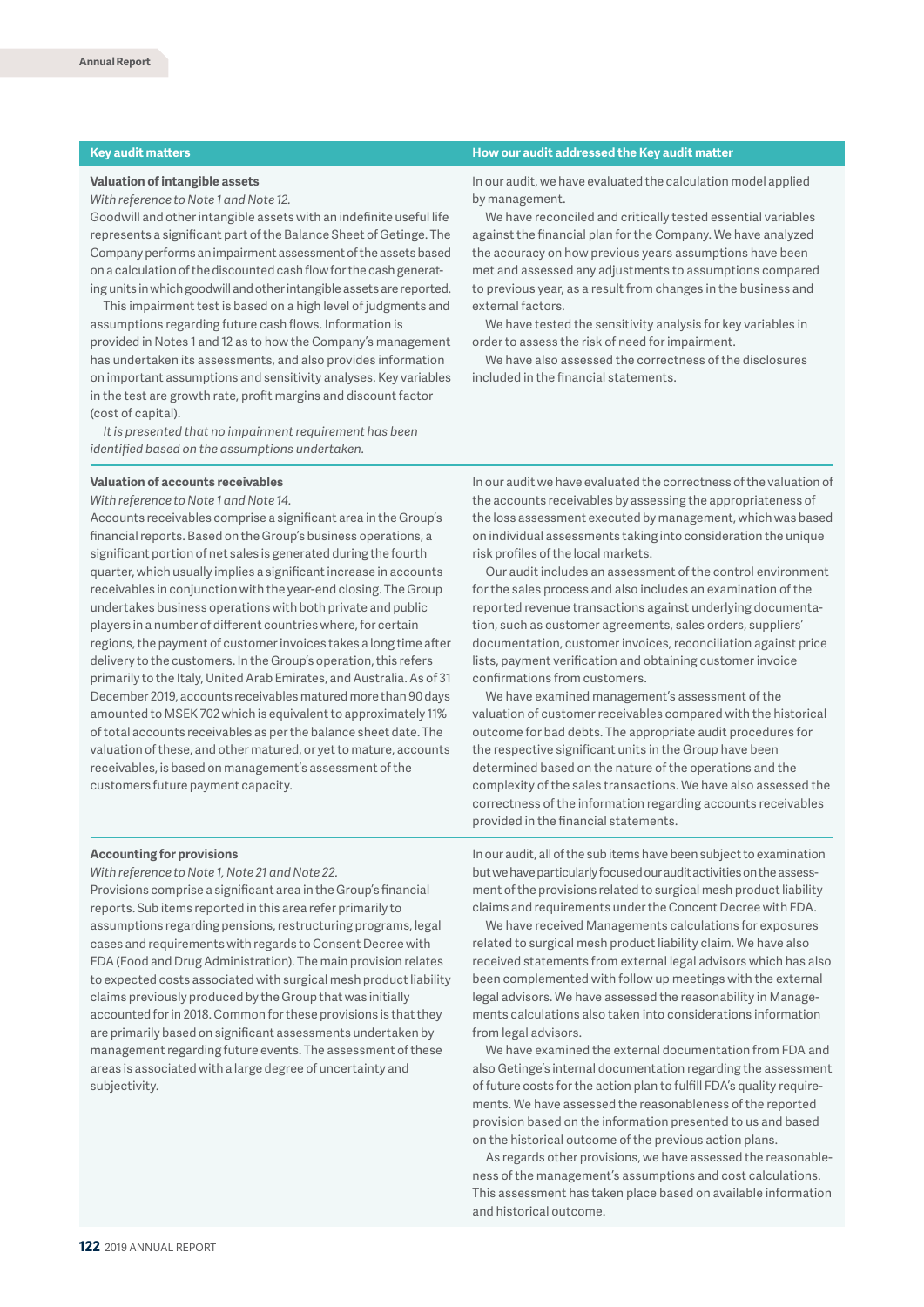#### **Other Information than the annual accounts and consolidated accounts**

This document also contains other information than the annual accounts and consolidated accounts and is found on pages 1–53 and 125–144. The Board of Directors and the Chief Executive Officer are responsible for this other information.

Our opinion on the annual accounts and consolidated accounts does not cover this other information and we do not express any form of assurance conclusion regarding this other information.

In connection with our audit of the annual accounts and consolidated accounts, our responsibility is to read the information identified above and consider whether the information is materially inconsistent with the annual accounts and consolidated accounts. In this procedure we also take into account our knowledge otherwise obtained in the audit and assess whether the information otherwise appears to be materially misstated.

If we, based on the work performed concerning this information, conclude that there is a material misstatement of this other information, we are required to report that fact. We have nothing to report in this regard.

#### **Responsibilities of the Board of Directors and the Chief Executive Officer**

The Board of Directors and the Chief Executive Officer are responsible for the preparation of the annual accounts and consolidated accounts and that they give a fair presentation in accordance with the Annual Accounts Act and, concerning the consolidated accounts, in accordance with IFRS as adopted by the EU. The Board of Directors and the Chief Executive Officer are also responsible for such internal control as they determine is necessary to enable the preparation of annual accounts and consolidated accounts that are free from material misstatement, whether due to fraud or error. In preparing the annual accounts and consolidated accounts, The Board of Directors and the Chief Executive Officer are responsible for the assessment of the company's and the group's ability to continue as a going concern. They disclose, as applicable, matters related to going concern and using the going concern basis of accounting. The going concern basis of accounting is however not applied if the Board of Directors and the Chief Executive Officer intend to liquidate the company, to cease operations, or has no realistic alternative but to do so.

The Audit Committee shall, without prejudice to the Board of Director's responsibilities and tasks in general, among other things oversee the company's financial reporting process.

#### **Auditor's responsibility**

Our objectives are to obtain reasonable assurance about whether the annual accounts and consolidated accounts as a whole are free from material misstatement, whether due to fraud or error, and to issue an auditor's report that includes our opinions. Reasonable assurance is a high level of assurance, but is not a guarantee that an audit conducted in accordance with ISAs and generally accepted auditing standards in Sweden will always detect a material misstatement when it exists. Misstatements can arise from fraud

or error and are considered material if, individually or in the aggregate, they could reasonably be expected to influence the economic decisions of users taken on the basis of these annual accounts and consolidated accounts.

A further description of our responsibility for the audit of the annual accounts and consolidated accounts is available on Revisorsinspektionen's website: www.revisorsinspektionen.se/ revisornsansvar. This description is part of the auditor´s report.

#### **Report on other legal and regulatory requirements Opinions**

In addition to our audit of the annual accounts and consolidated accounts, we have also audited the administration of the Board of Directors and the Chief Executive Officer of Getinge AB (publ) for the year 2019 and the proposed appropriations of the company's profit or loss.

We recommend to the general meeting of shareholders that the profit be appropriated in accordance with the proposal in the statutory administration report and that the members of the Board of Directors and the Chief Executive Officer be discharged from liability for the financial year.

#### **Basis for Opinions**

We conducted the audit in accordance with generally accepted auditing standards in Sweden. Our responsibilities under those standards are further described in the Auditor's Responsibilities section. We are independent of the parent company and the group in accordance with professional ethics for accountants in Sweden and have otherwise fulfilled our ethical responsibilities in accordance with these requirements.

We believe that the audit evidence we have obtained is sufficient and appropriate to provide a basis for our opinions.

#### **Responsibilities of the Board of Directors and the Chief Executive Officer**

The Board of Directors is responsible for the proposal for appropriations of the company's profit or loss. At the proposal of a dividend, this includes an assessment of whether the dividend is justifiable considering the requirements which the company's and the group's type of operations, size and risks place on the size of the parent company's and the group' equity, consolidation requirements, liquidity and position in general.

The Board of Directors is responsible for the company's organization and the administration of the company's affairs. This includes among other things continuous assessment of the company's and the group's financial situation and ensuring that the company´s organization is designed so that the accounting, management of assets and the company's financial affairs otherwise are controlled in a reassuring manner. The Chief Executive Officer shall manage the ongoing administration according to the Board of Directors' guidelines and instructions and among other matters take measures that are necessary to fulfill the company's accounting in accordance with law and handle the management of assets in a reassuring manner.